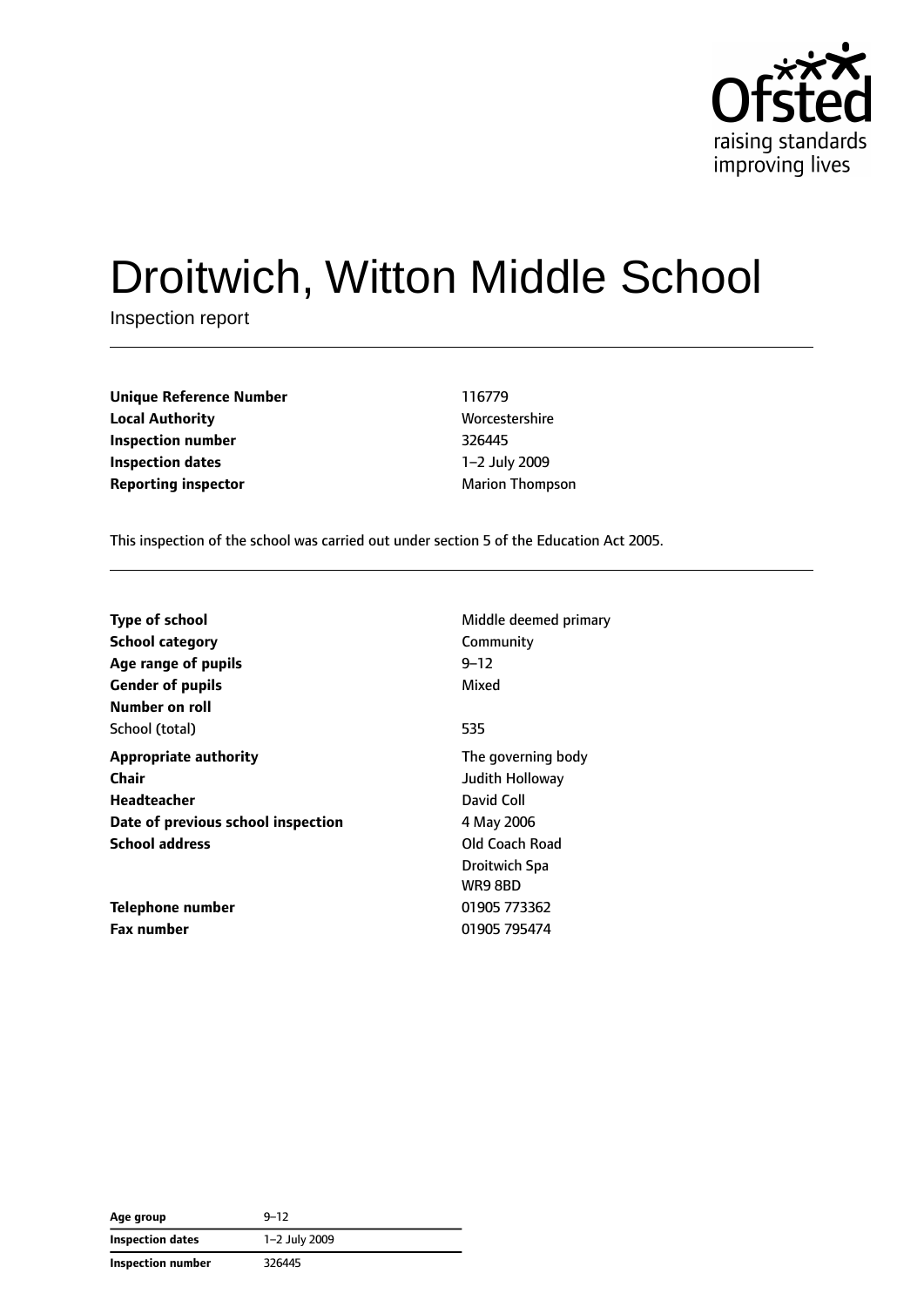.

<sup>©</sup> Crown copyright 2009

Website: www.ofsted.gov.uk

This document may be reproduced in whole or in part for non-commercial educational purposes, provided that the information quoted is reproduced without adaptation and the source and date of publication are stated.

Further copies of this report are obtainable from the school. Under the Education Act 2005, the school must provide a copy of this report free of charge to certain categories of people. A charge not exceeding the full cost of reproduction may be made for any other copies supplied.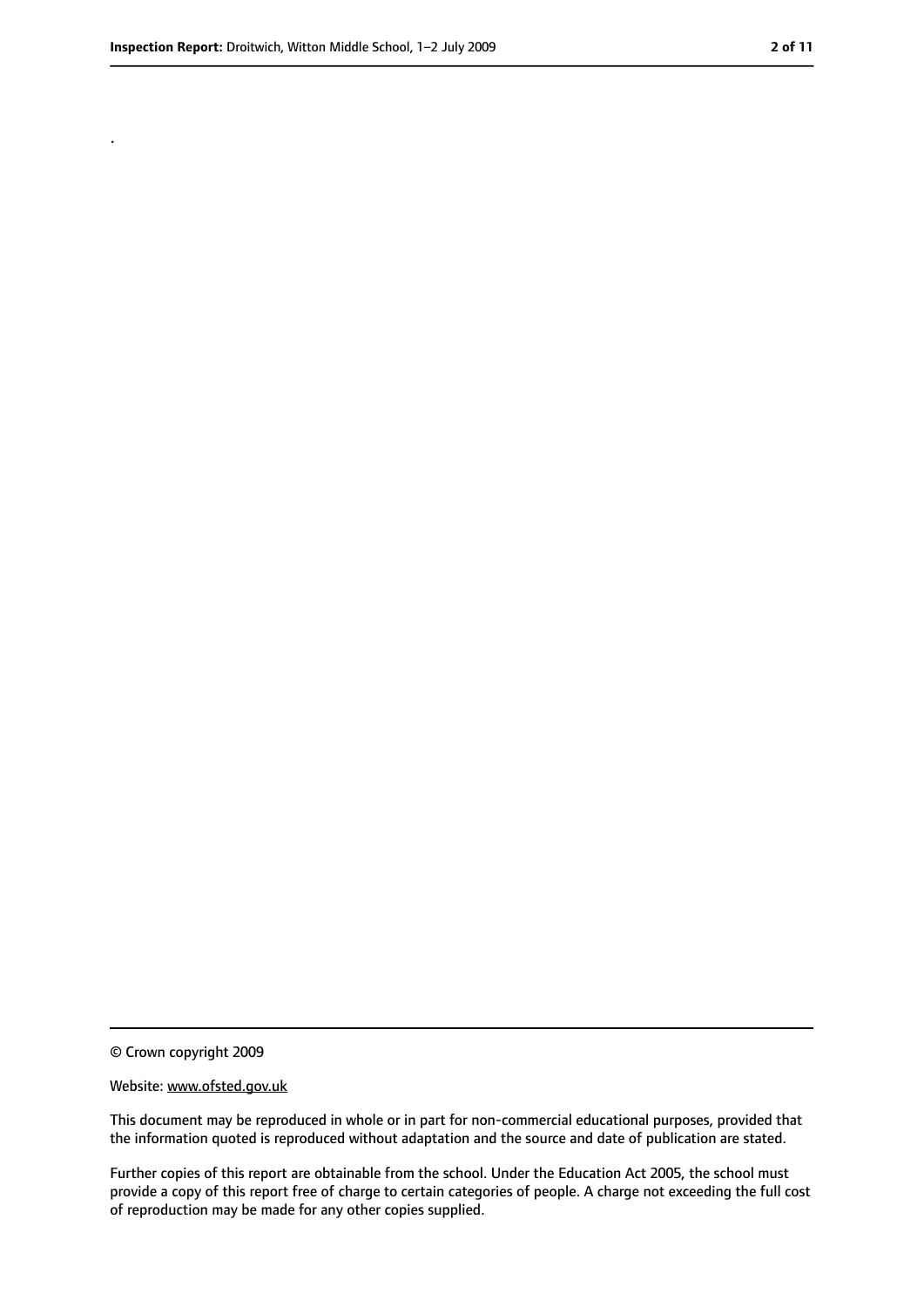# **Introduction**

The inspection was carried out by three additional inspectors.

## **Description of the school**

This is a large school where the majority of pupils are from White British backgrounds. Very few pupils are at the early stages of learning English as an additional language. The proportion of pupils with learning difficulties and/or disabilities is broadly average. The school has been awarded the Artsmark (Silver) and Activemark and has Healthy Schools and Eco-Schools status. The school has suffered from staffing difficulties during in the last year which have now been mainly resolved for the next academic year.

#### **Key for inspection grades**

| Outstanding  |
|--------------|
| Good         |
| Satisfactory |
| Inadequate   |
|              |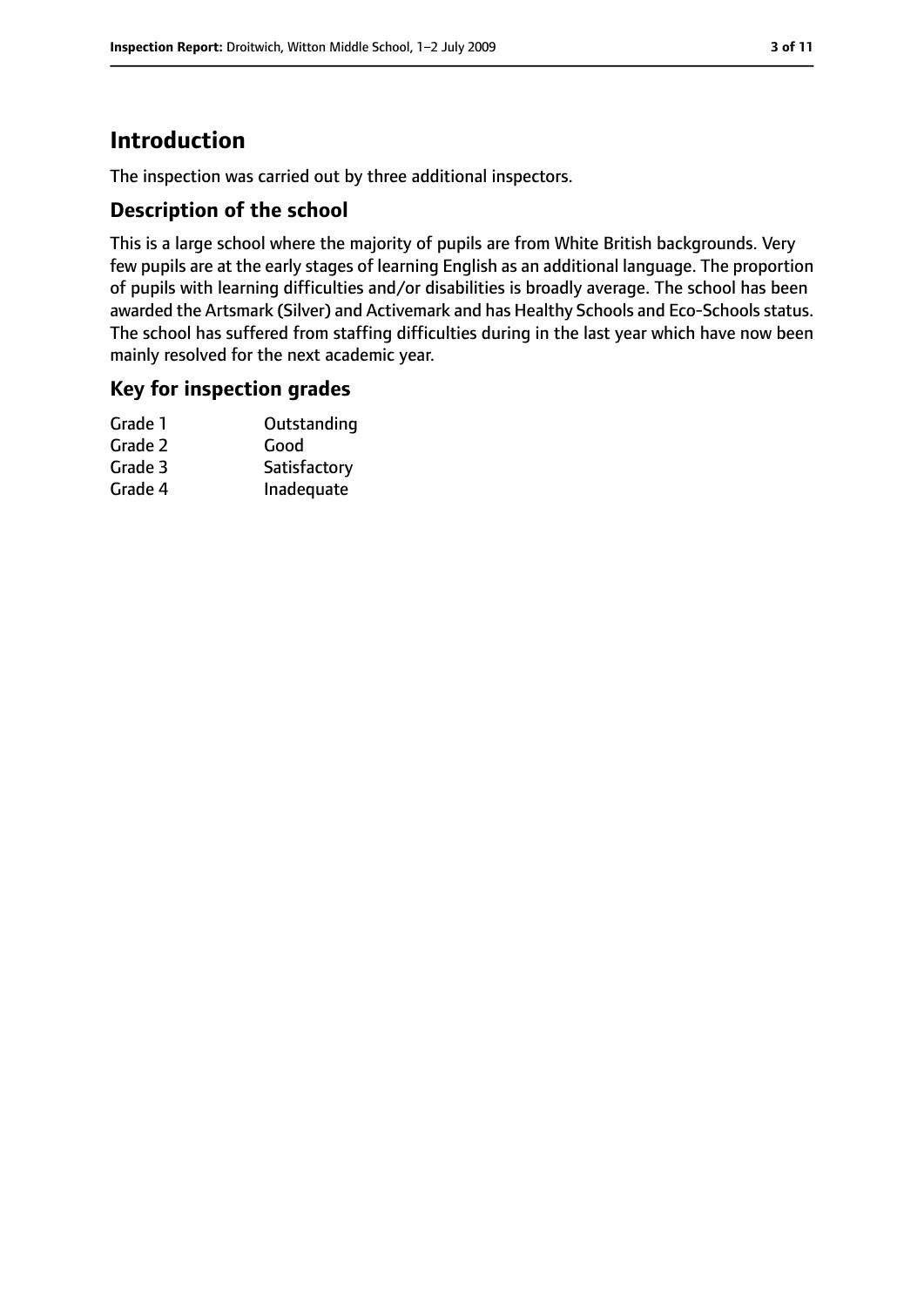# **Overall effectiveness of the school**

#### **Grade: 3**

This is a satisfactory school. It is improving slowly but steadily over the last academic year. The curriculum, pupils' personal development and pastoral care are good. A large number of parents responded to the Ofsted questionnaire and the vast majority are highly supportive of all aspects of the school's work. Parents particularly appreciate the sensitive care provided by staff, which enables their children to enjoy school and behave well. It has also resulted in a sharp decrease in persistent absenteeism so that attendance is now broadly average. Typical comments include, 'My son leaves, always looking forward to the day ahead', and 'We are impressed with the care and professionalism in this supportive and nurturing environment.' Because the school values their contributions, pupils act responsibly and safely. They take seriously their wide range of responsibilities, such as organising activities for other pupils in the playground. Spiritual, moral, social and cultural development is good.

By the end of Year 7, pupils reach broadly average standards. Reading is an area of particular strength and by the time they leave, most pupils read fluently and with good expression. Achievement is satisfactory overall. However, the rate of progress pupils make is uneven and is considerably faster in Years 6 and 7 than in Year 5. Achievement in writing and mathematics, especially for girls, is improving rapidly in Years 6 and 7, because the school has identified and tackled weaker areas well. For example, there has been a successful emphasis on improving punctuation and sentence structure in writing. Pupils with learning difficulties and/or disabilities make satisfactory progress, because support is available when it is needed. Pupils at an early stage of learning English as an additional language make good progress. Teaching is satisfactory overall. An increasing proportion is good and occasionally outstanding. The best lessons present pupils of all abilities with a high level of challenge. However, too frequently, particularly in some lessons in Year 5, the range of needs is not fully met, which limits the progress pupils make. Academic guidance is satisfactory. Pupils usually know what their targets are, but at times are not reminded to focus on them when working. Marking and feedback in class do not consistently provide pupils with specific guidance on how to improve their work and reach their targets.

Pupils benefit from a good, recently introduced curriculum which has a strong focus on the development of skills, for example in literacy, numeracy and information and communication technology (ICT) through theme or topic work. There has not yet been enough time for the full impact to be felt. Accurate assessment and careful monitoring of pupils' progress in writing and mathematics enable the school to make well directed interventions with groups of pupils. Personal development is also promoted well and helps pupils to develop a good understanding of how to stay healthy. There is good uptake of the numerous opportunities for inter-school sports events. Many parents comment on the 'extensive additional activities' and say that the 'sports side is very good'.

Leadership and management are satisfactory. The headteacher and senior team have continued to keep the school on a steady course during a very difficult year when there have been extremely severe staffing problems. Self-evaluation and planning are sound and have resulted in improvements in key areas, such as the significant reduction in persistent absenteeism and improved achievement in writing and mathematics. This demonstrates that the school has satisfactory capacity to continue to improve. Nevertheless, staffing difficulties have slowed developments in some key areas, such as improving the quality of teaching and the coordination of work in Year 5.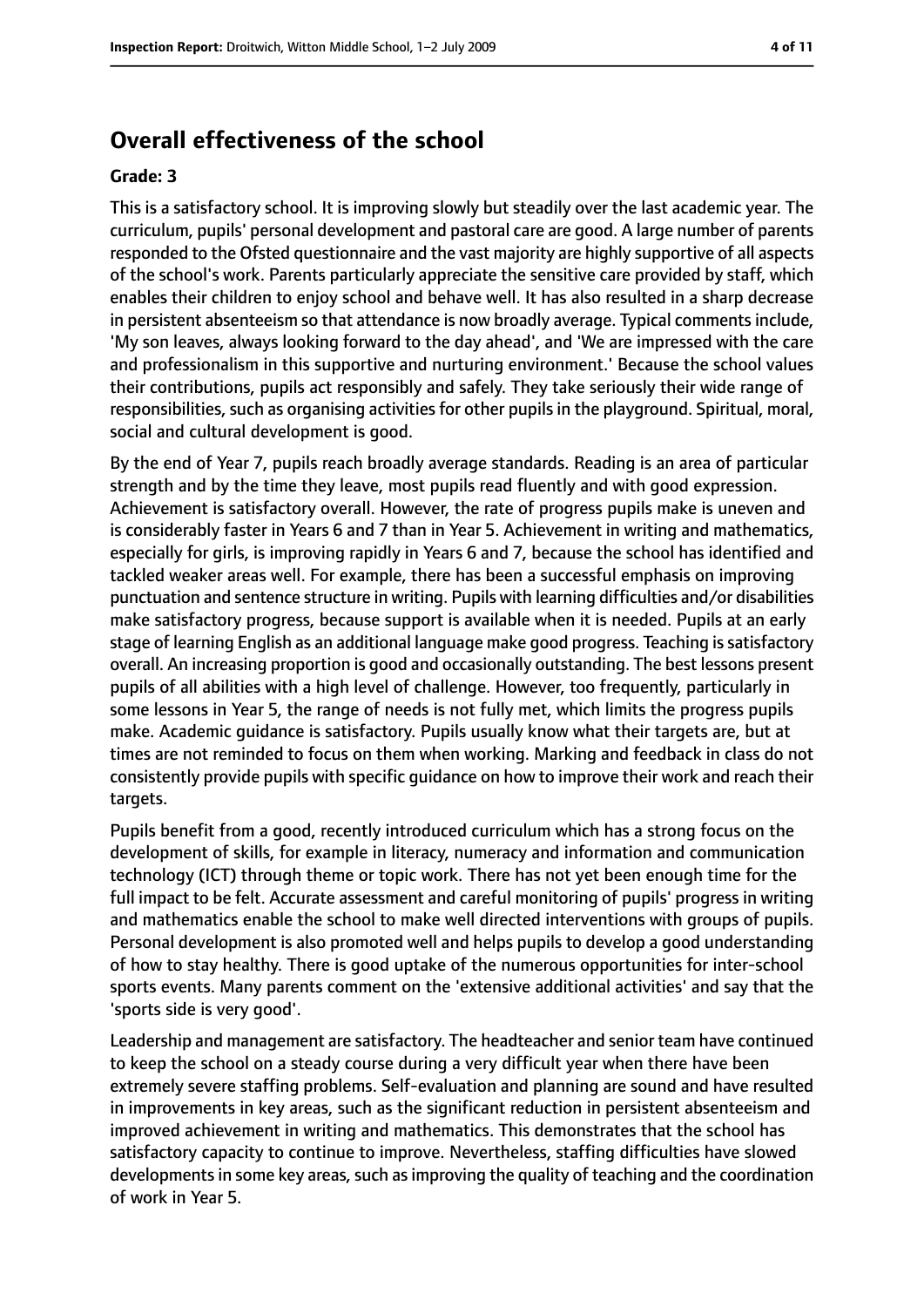The school makes sound provision for the needs of the school and local community, although pupils' direct experience of the diverse cultures within Britain remainslimited. Links with schools abroad are stronger and promote a good understanding of ecological issues. Sound basic skills and good experience of working in a range of groupings prepare pupils satisfactorily for the future.

## **What the school should do to improve further**

- Improve the rate of pupils' progress, especially in Year 5, by ensuring that teaching is consistently good and meets the range of pupils' needs within the class.
- Ensure that pupils are encouraged to think about their targets when learning and that marking and feedback in class provide specific guidance on how to improve their work.

A small proportion of the schools whose overall effectiveness is judged satisfactory but which have areas of underperformance will receive a monitoring visit by an Ofsted inspector before their next section 5 inspection.

# **Achievement and standards**

## **Grade: 3**

Attainment on entry is broadly average in Year 5 but lower in writing. By the time they leave in Year 7, standards are broadly average. Pupils make good progress in Years 6 and 7, because of effective teaching. Achievement in mathematics and writing, previously areas identified by the school as in need of improvement, is now much more rapid because of the effective strategies the school has put in place. Problem solving has been improved in some imaginative ways, for example linking it to working out personal financial problems. This also prepares pupils well for their futures. However, progress is much slower in Year 5 in English, mathematics and science, because the quality of teaching is uneven. Pupils with learning difficulties and/or disabilities make satisfactory progress overall, again making much quicker and sustained progress in Years 6 and 7 than in Year 5. The achievement of girls is improving, because of the range of strategies adopted by the school, for example ensuring subject matter engages their interest. Pupils do well in physical education and music partly because of the specialist support from external partnerships.

## **Personal development and well-being**

#### **Grade: 2**

Pupils display a good awareness of the issues related to personal health. In school, they eat sensibly, exercise regularly and take reasonable precautions to avoid excessive exposure to the sun. They feel safe in school, because bullying is rare and incidents are dealt with swiftly and effectively when they occur. Pupils attend regularly and behaviour and attitudes to learning are good. Pupils enjoy school and particularly appreciate recently introduced project work - as one pupil commented, 'We do learn a lot- definitely!' They make a good contribution to the school and local community, for example older pupils act as mentors to younger children. They show initiative and entrepreneurial skills, through activities such as using 'seed money' to raise substantial sums at the summer fair. Pupils' spiritual, moral, social and cultural development is good overall, with strengths in social and moral development, especially the way in which pupils collaborate and show respect for each other in group activitiesin class. Pupils'satisfactory skills in literacy and numeracy prepare them soundly for the next stage in their education.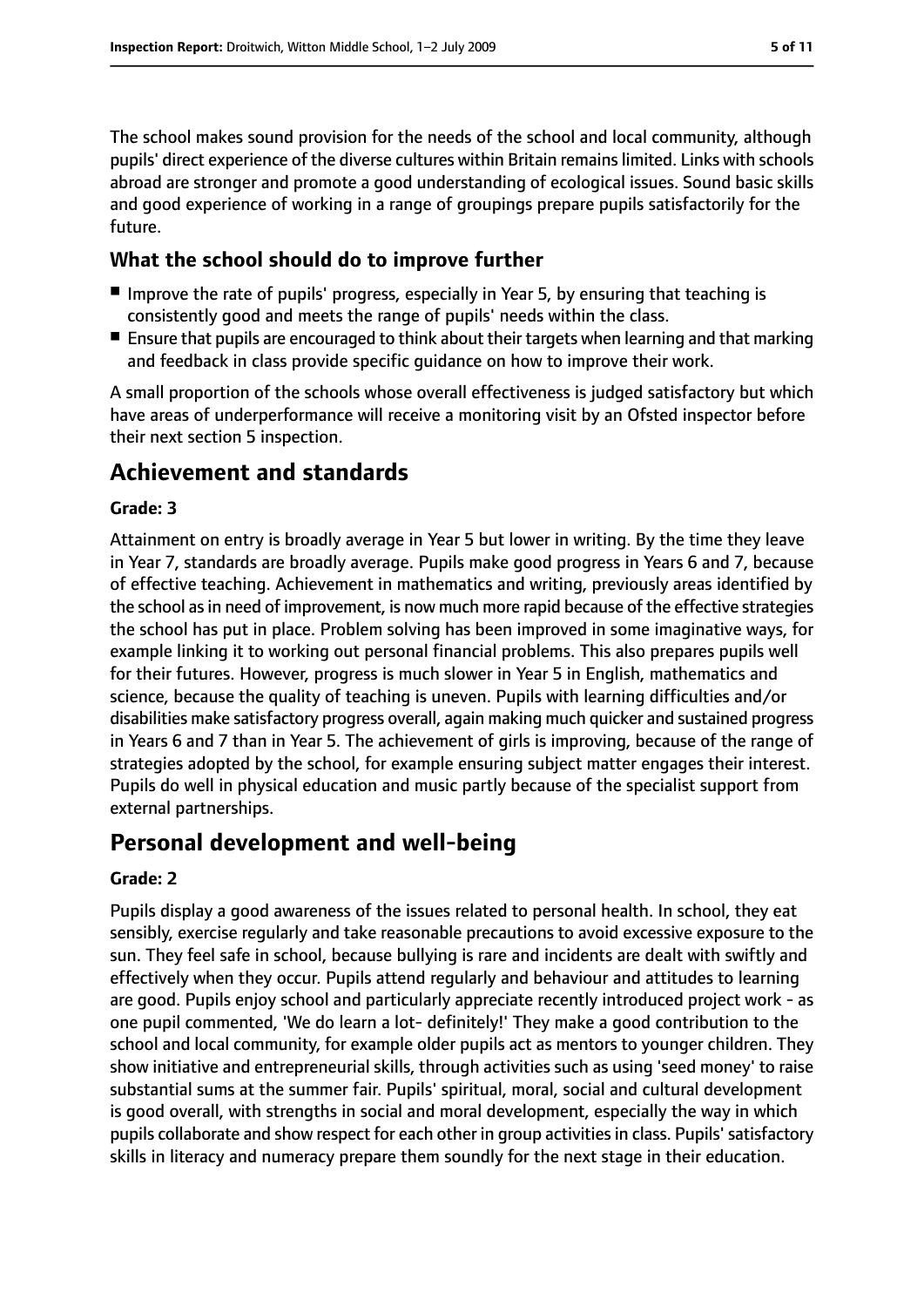# **Quality of provision**

## **Teaching and learning**

#### **Grade: 3**

The quality of teaching and learning, while satisfactory overall, is inconsistent across the school. It is frequently good and occasionally better in lessons in Years 6 and 7, but is more variable in Year 5. Typically, lessons are characterised by good relationships which motivate pupils to learn, and tasks which engage pupils' interests. Management of behaviour is good, which establishes a good atmosphere for learning and enables pupils to enjoy their work. Good opportunities are provided for collaborative work and questions are effectively targeted to ensure all pupils are involved. However, in a number of lessons, activities are not well enough matched to the range of pupils' needs, which limits the progress they make. Marking and feedback in class value pupils' efforts, but too often do not provide pupils with clear guidance on what they need to do to improve their work and reach their targets.

## **Curriculum and other activities**

#### **Grade: 2**

The curriculum is broad and balanced and meets pupils' personal development needs well. It is enhanced by good partnership arrangements, for example links with a local specialist sports college improve provision in physical education. Improvementsin the planning of the curriculum are leading to better progress for many pupils, though these have yet to make a full impact. The school is moving away from a subject- based curriculum to one based on the development of skills and this is coming along well. Some innovative strategies are beginning to have a positive impact on improving achievement, for example separate provision for girls and boys in some mathematics classes is resulting in better achievement for girls. Educational visits and visitors to the school provide a good stimulus for pupils' skills and knowledge and the extensive and varied range of extra-curricular activities have a high take up. Planning for pupils to experience the diversity of cultures in contemporary Britain is rather limited.

## **Care, guidance and support**

#### **Grade: 3**

Effective strategies are in place to ensure that pupils are kept safe and to promote their well-being. All pupils, including those who are vulnerable, are supported well within a safe environment, with good support from a range of external agencies. Good arrangements are in place for transition to high school. Parents, in particular, appreciate the good quality of pastoral care provided by the school. 'We have had so much support. I cannot praise Witton enough,' as one very grateful parent, typical of many, wrote. Robust procedures have reduced the level of persistent absenteeism significantly over the past year. Support for pupils with learning difficulties and/or disabilities is satisfactory. Academic guidance is satisfactory, but teachers do not always encourage pupils to use their targets to help them improve their work.

# **Leadership and management**

#### **Grade: 3**

The headteacher, supported effectively by the senior team, is providing a clear sense of direction for the school during a period of turbulence. Realistic targets are set for pupils and in the main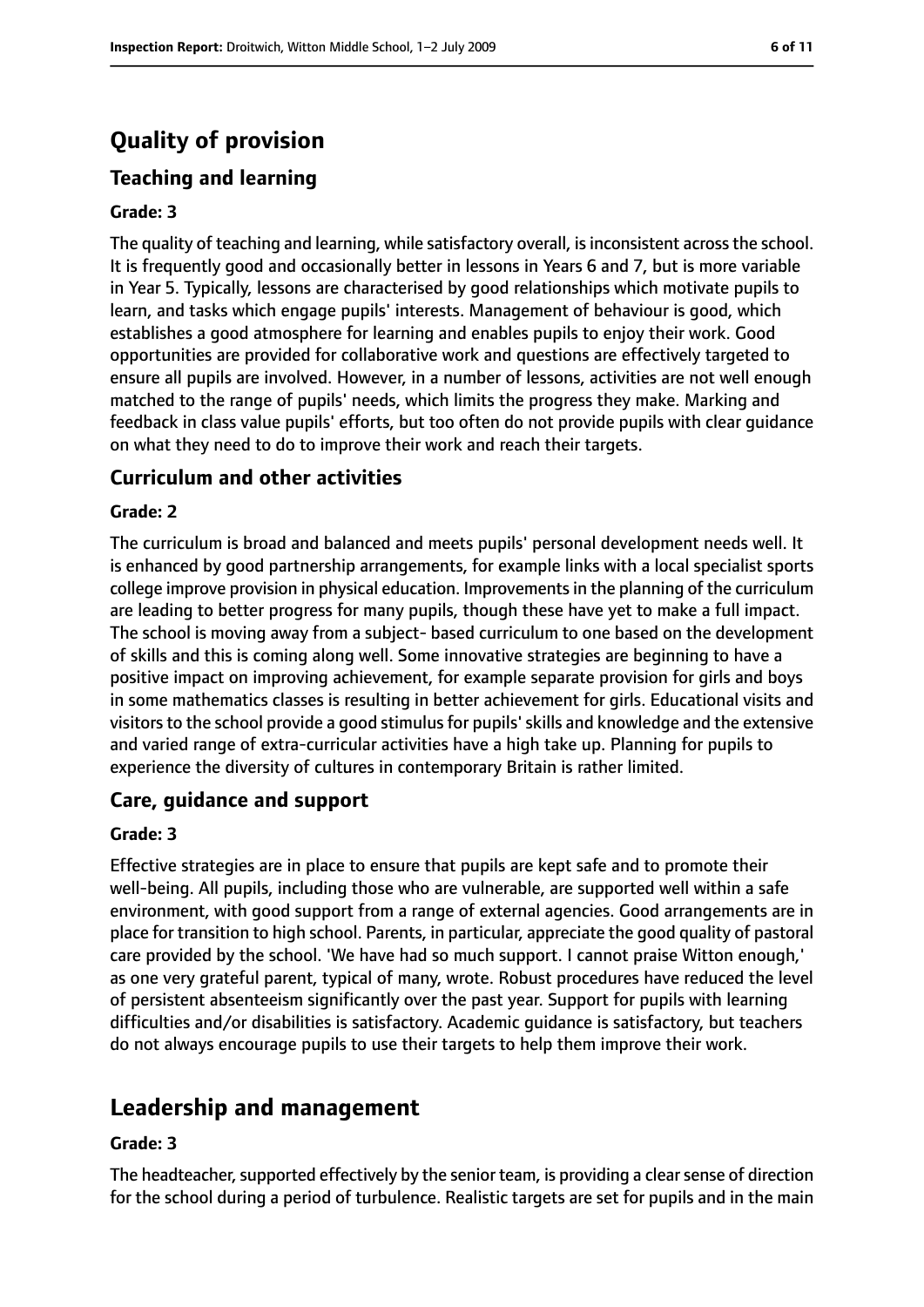they are achieved. Planning is sound and identifies sensible areas for improvement. The school works hard, and in the main successfully, to promote equality of opportunity, for example by improving the achievement of girls in mathematics. The school has correctly identified a need to expand pupils' experience of the diverse cultures in contemporary Britain. During the current year, the school has been constrained in its effort to drive improvement rapidly, for example in Year 5, by a lack of management capacity, especially at middle management level. Governors provide good support and challenge for the school and use their individual expertise well, for example in supporting innovations in financial management.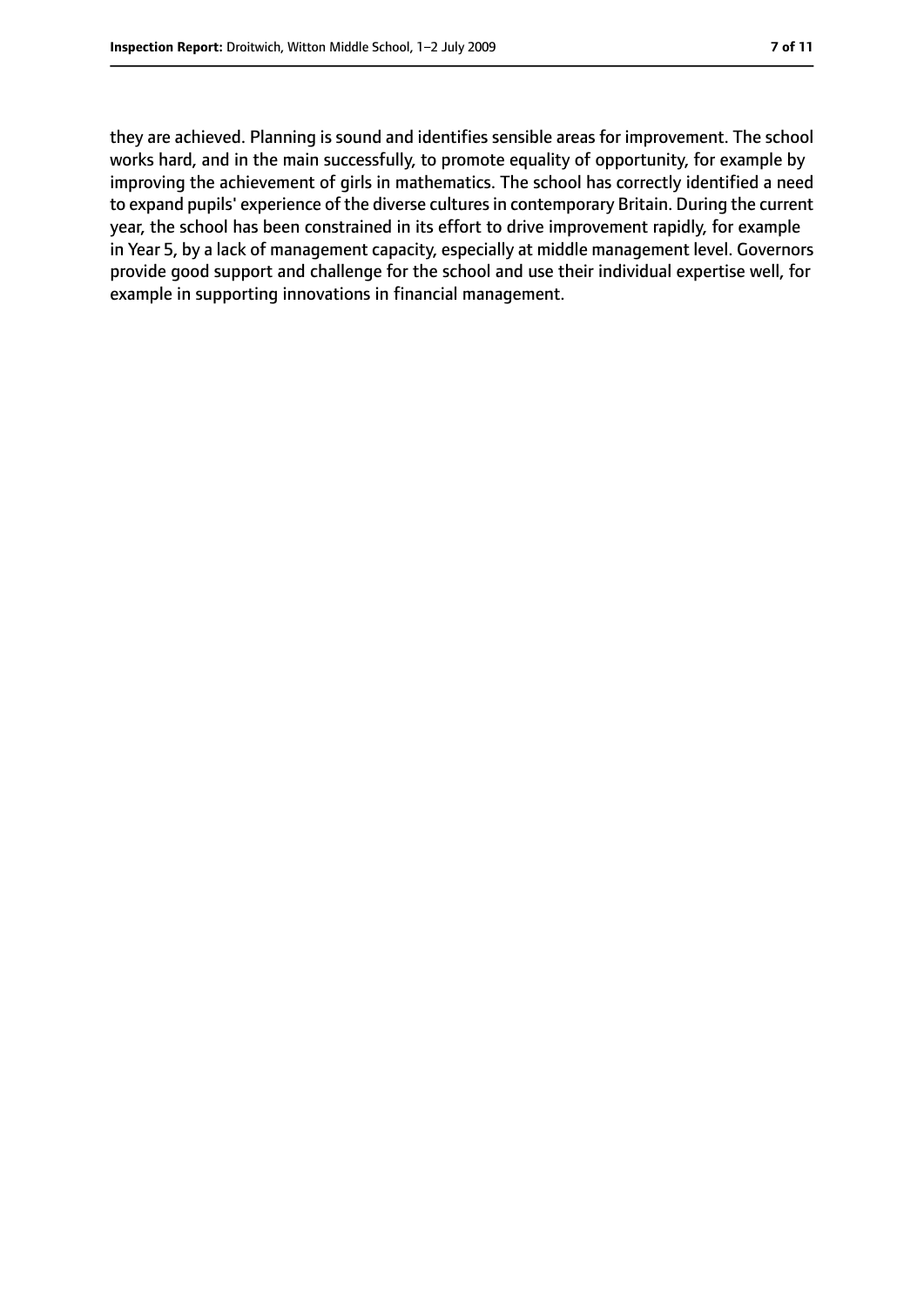**Any complaints about the inspection or the report should be made following the procedures set out in the guidance 'Complaints about school inspection', which is available from Ofsted's website: www.ofsted.gov.uk.**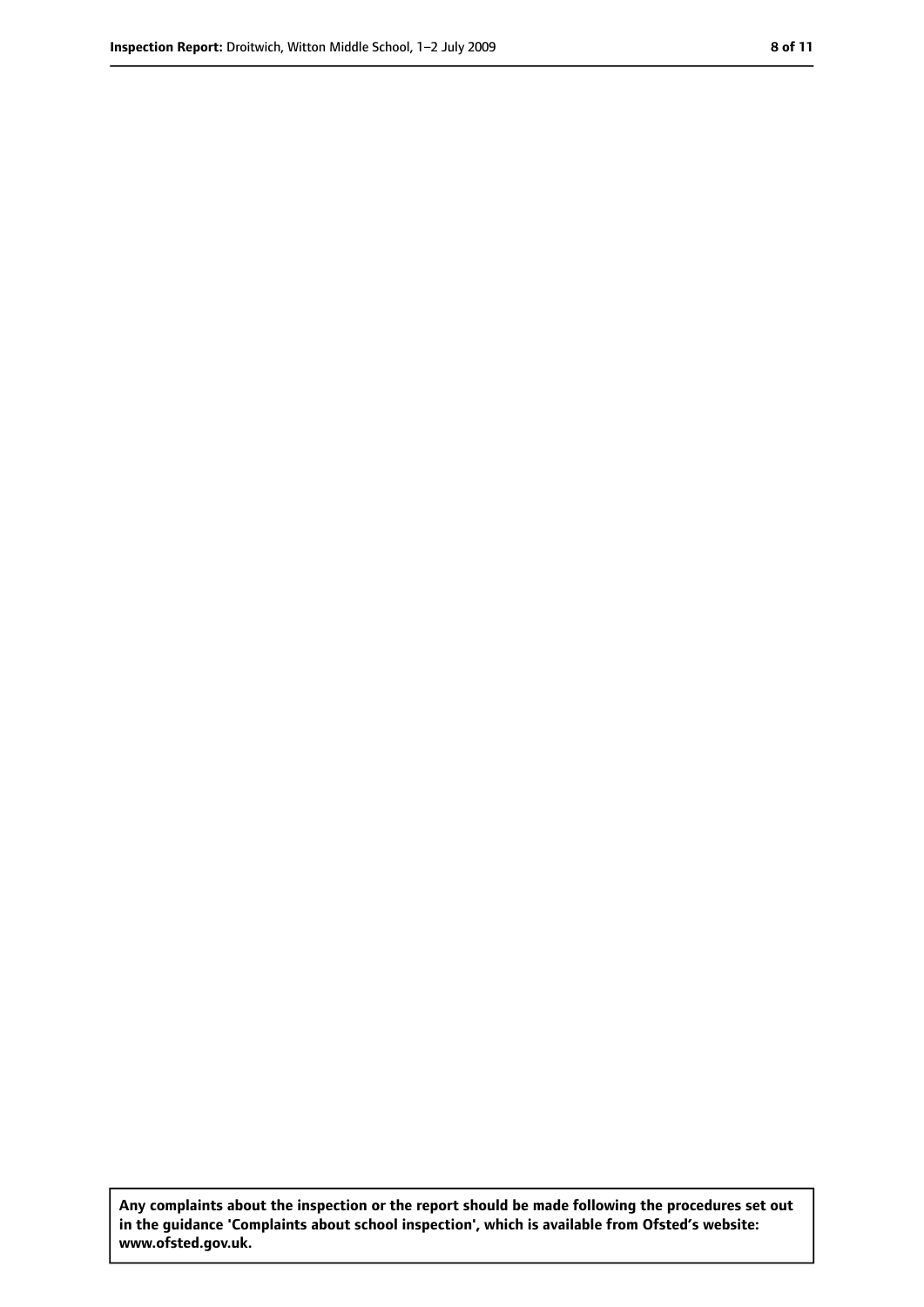# **Inspection judgements**

| Key to judgements: grade 1 is outstanding, grade 2 good, grade 3 satisfactory, and | <b>School</b>  |
|------------------------------------------------------------------------------------|----------------|
| arade 4 inadequate                                                                 | <b>Overall</b> |

## **Overall effectiveness**

| How effective, efficient and inclusive is the provision of<br>education, integrated care and any extended services in meeting the<br>needs of learners? |     |
|---------------------------------------------------------------------------------------------------------------------------------------------------------|-----|
| Effective steps have been taken to promote improvement since the last<br>inspection                                                                     | Yes |
| How well does the school work in partnership with others to promote learners'<br>well being?                                                            |     |
| The capacity to make any necessary improvements                                                                                                         |     |

## **Achievement and standards**

| How well do learners achieve?                                                                               |  |
|-------------------------------------------------------------------------------------------------------------|--|
| $\perp$ The standards <sup>1</sup> reached by learners                                                      |  |
| How well learners make progress, taking account of any significant variations<br>between groups of learners |  |
| How well learners with learning difficulties and/or disabilities make progress                              |  |

## **Annex A**

<sup>&</sup>lt;sup>1</sup>Grade 1 - Exceptionally and consistently high; Grade 2 - Generally above average with none significantly below average; Grade 3 - Broadly average to below average; Grade 4 - Exceptionally low.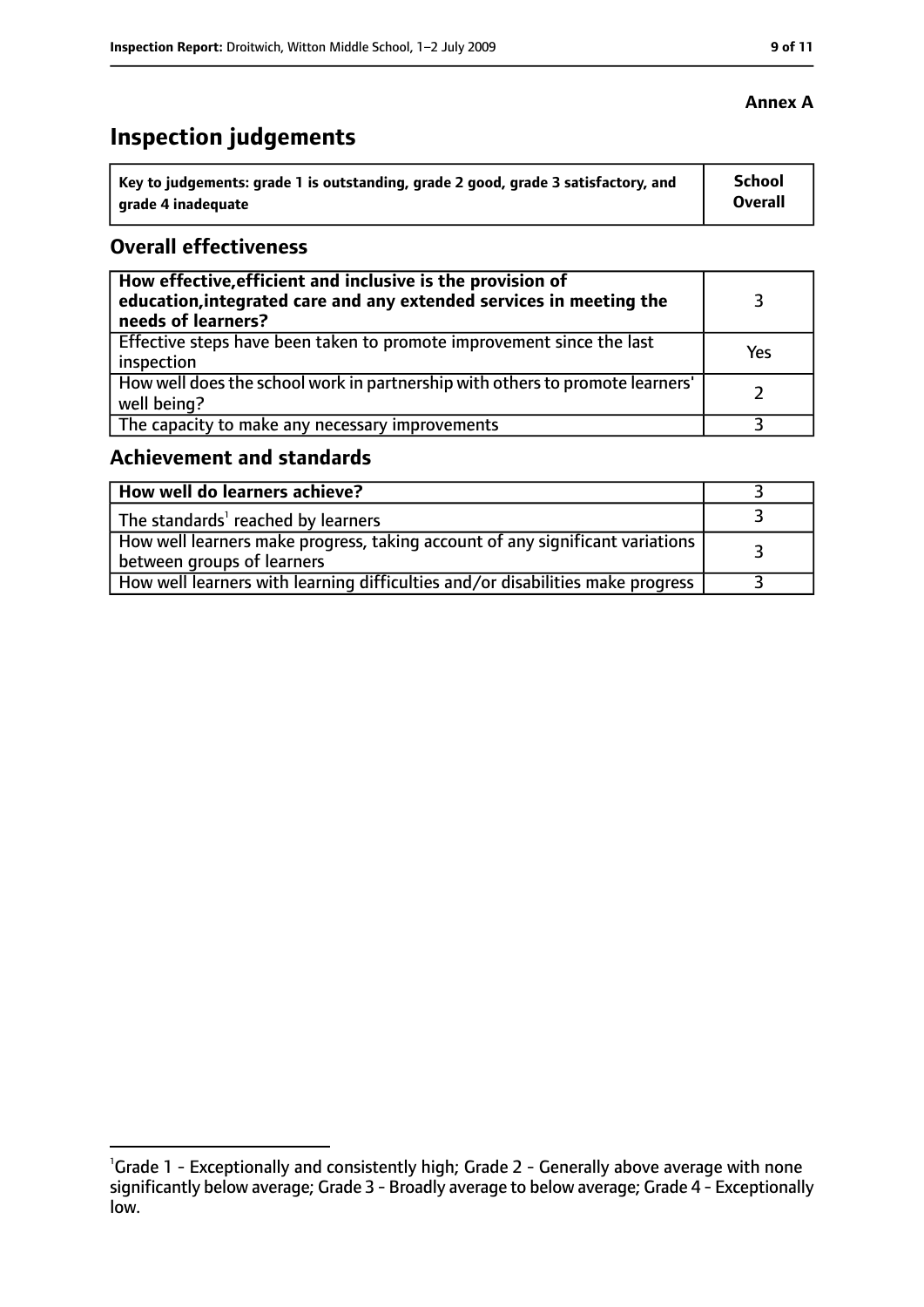# **Personal development and well-being**

| How good are the overall personal development and well-being of the<br>learners?                                 |  |
|------------------------------------------------------------------------------------------------------------------|--|
| The extent of learners' spiritual, moral, social and cultural development                                        |  |
| The extent to which learners adopt healthy lifestyles                                                            |  |
| The extent to which learners adopt safe practices                                                                |  |
| The extent to which learners enjoy their education                                                               |  |
| The attendance of learners                                                                                       |  |
| The behaviour of learners                                                                                        |  |
| The extent to which learners make a positive contribution to the community                                       |  |
| How well learners develop workplace and other skills that will contribute to<br>their future economic well-being |  |

# **The quality of provision**

| $\mid$ How effective are teaching and learning in meeting the full range of<br>  learners' needs?       |  |
|---------------------------------------------------------------------------------------------------------|--|
| How well do the curriculum and other activities meet the range of needs and<br>  interests of learners? |  |
| How well are learners cared for, quided and supported?                                                  |  |

## **Leadership and management**

| How effective are leadership and management in raising achievement<br>and supporting all learners?                                              |     |
|-------------------------------------------------------------------------------------------------------------------------------------------------|-----|
| How effectively leaders and managers at all levels set clear direction leading<br>to improvement and promote high quality of care and education |     |
| How effectively leaders and managers use challenging targets to raise standards                                                                 | 3   |
| The effectiveness of the school's self-evaluation                                                                                               | 3   |
| How well equality of opportunity is promoted and discrimination eliminated                                                                      |     |
| How well does the school contribute to community cohesion?                                                                                      | 3   |
| How effectively and efficiently resources, including staff, are deployed to<br>achieve value for money                                          | 3   |
| The extent to which governors and other supervisory boards discharge their<br>responsibilities                                                  |     |
| Do procedures for safequarding learners meet current government<br>requirements?                                                                | Yes |
| Does this school require special measures?                                                                                                      | No  |
| Does this school require a notice to improve?                                                                                                   | No  |